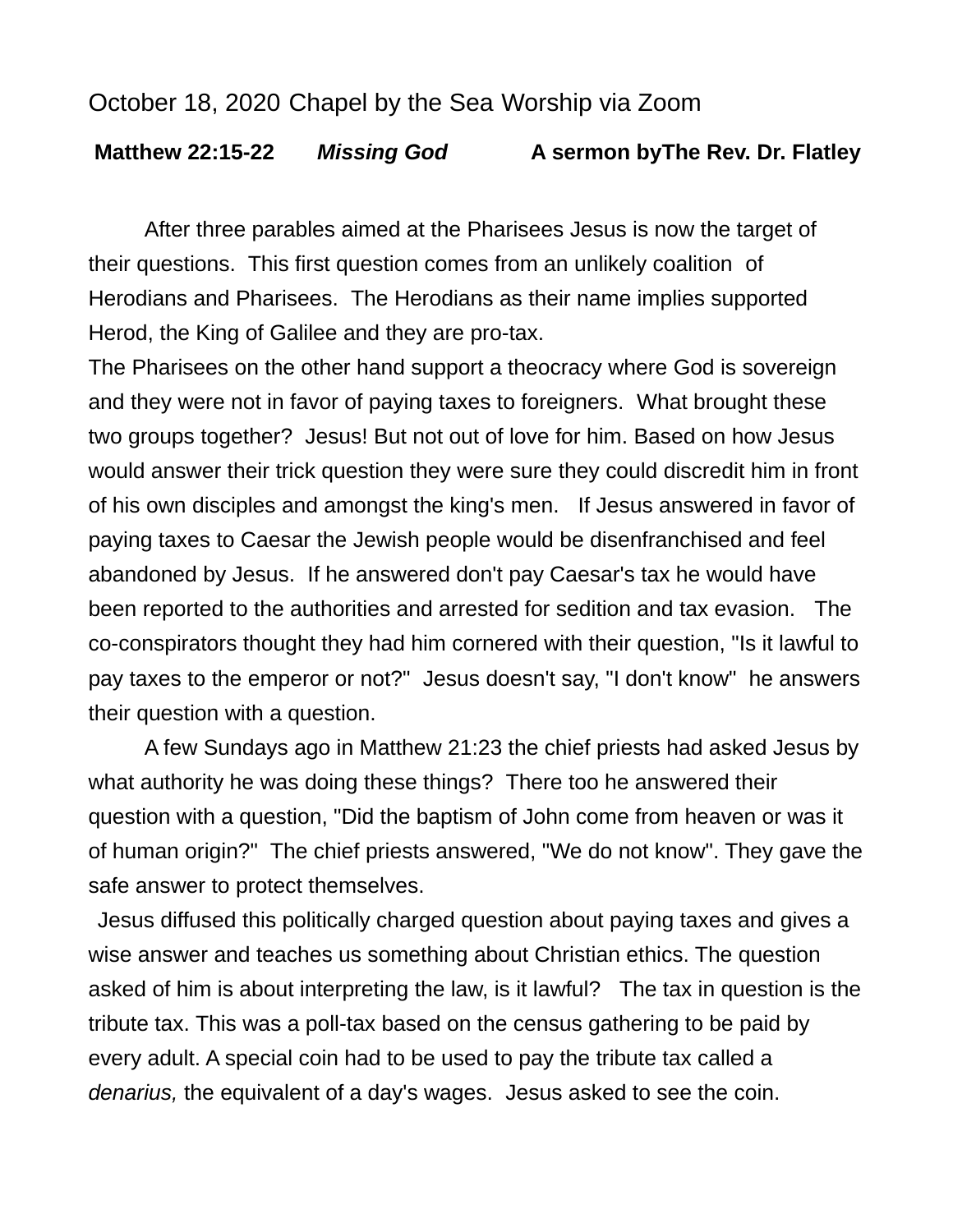Jesus points to the fact that Caesar's face is stamped on the coin. An inscription in Latin read, "Tiberius Caesar, august son of the divine Augustus, high priest" To the Pharisees such an image on a coin was sacrilege, idolatrous, breaking Commandments One and Two.

Jesus' answer is to give to the Emperor what already is his! This teaching did not go against the Torah teachings. The Pharisees had been living in such an economy since the Roman occupation (63BC) and while they resented paying taxes the Pharisees themselves were also in the business of taxing people who came to the temple. Jesus rightly called them, hypocrites! Jesus then added to his answer, "And give to God the things that are God's". For Matthew those things are obedience and righteousness.

As dual citizens of heaven, a life hereafter, and citizens on earth, our life here and now, we must strike a balance between worldly things and divine things. The commandments teach that God comes first. God alone is sovereign. That's where our higher allegiance lies. For Matthew this is the higher righteousness. As dual citizens we are *in* the world but not necessarily *of* a world that rejects God, We are of a world that rejects obedience to God's commands, some of us won't even obey civil law or state laws that require us to wear masks during this pandemic.

Every situation we will ever face is not described in Torah nor is it described in the Bible but knowing Jesus teachings, knowing the commandments, the golden rule, the rule of Christ, the greatest commandment, all these key teachings help us discern the higher righteousness that Matthew is writing about here. We are to act in obedience with those teachings and then we are doing God's will.

One example in the news this week was the report that many in the current administration notified certain stock brokers and hedge fund managers that Covid would be deadly in advance of making that information public. So while that information was kept from the general public it gave hedge managers an advantage on how to trade and make money from this pandemic. Is it lawful? It